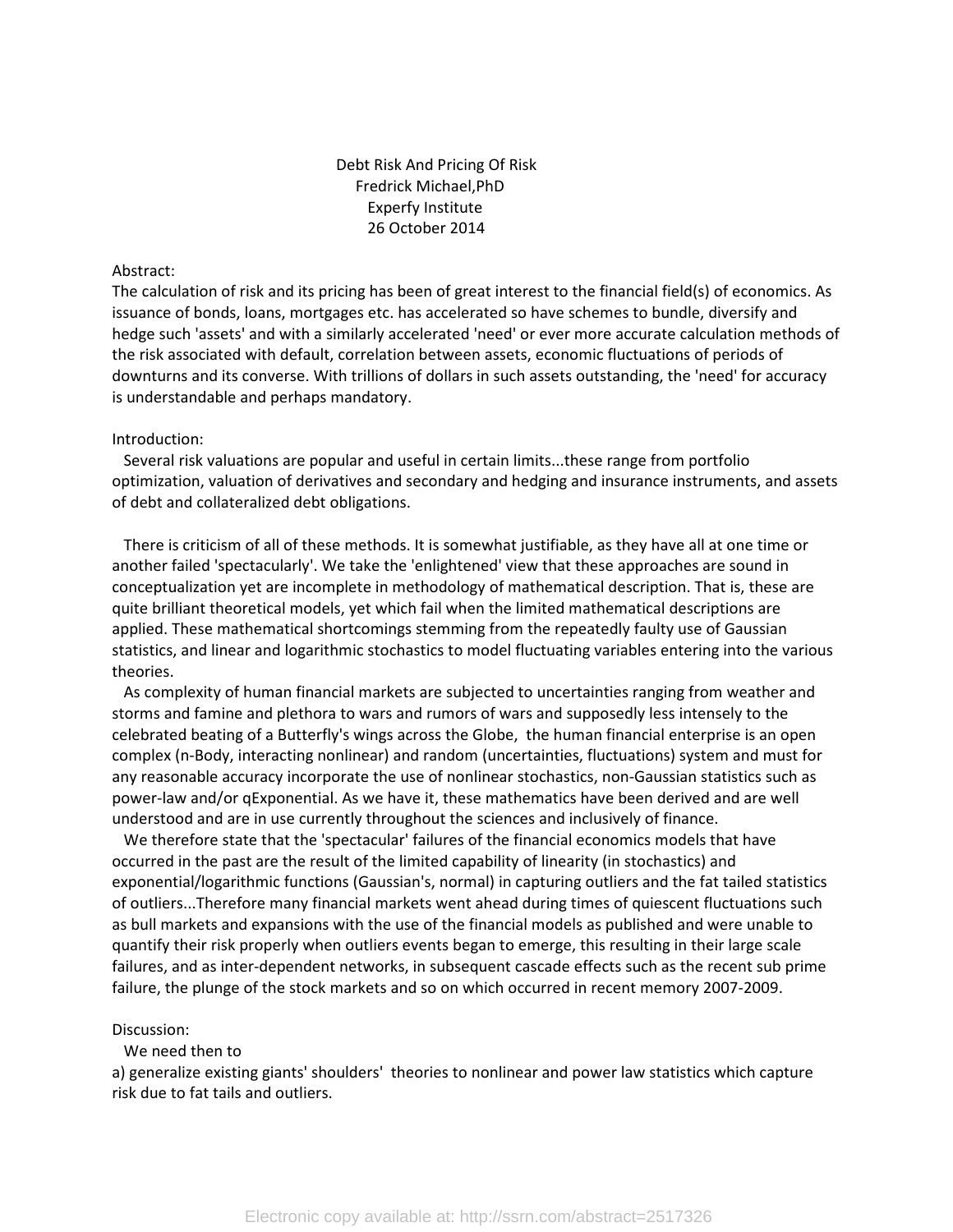b) derive a sound and verifiable theory of debt.

c) derive a theory of correlated assets, given that there is a justified criticism of unobservable correlation between assets and therefore a real lack of an accurate risk pricing model of CDOs and debt instruments asset classes.

These a-c will be statistical dynamical as is the usual derivation of financial mathematics formula, for example the celebrated Black-Scholes derivatives pricing formula is a Legendre transform of stochastic variables yielding a (backwards) PDE partial differential F-P Fokker-Planck type equation.

Also these can be more detailed...for example correlation means interaction, means in detail an n-Body problem using physics jargon (n-assets, n-loans, n-investors, etc... with 0<n<N with N some large amount or number indicative or characteristic of system size such as market size, dollar amount of issued debt instruments and so forth).

Correlations meaning Interactions also means networks of interactions/correlations and as such we can use methods from network theory/models to describe these n-Body bundles or investors or the particular focus of derivation.

### Discussion II:

 What is the correlation between a bundle of loans say of mortgages...each loan is different in amount, is owned by different persons with different circumstances of age income job job security sex background demographics locale state urban rural etc..., have different maturity, are of different amounts...

a) critics state that financial valuation based on correlations (unobservable as they supposedly are) is tantamount to charlatanism.

b) yet many risk modeling by registered nationally recognized credit agencies rank and rate credit and loan instruments such as mortgage backed securities and CDOs utilizing formula that relies on mutual information that is correlations, often approximated and often replicated by comparison.

c) the Gaussian copula method and formula of tranches premiums and pricing of risk derived by X. (David) Li 2000 is yet a mainstay of such credit evaluations, although Li himself warned of its misuse and the general lack of understanding of the limitations of the theoretical model.

d) Many attempts have been made to generalize the Li theory with the purpose of obtaining a higher accuracy...as an aside, we also derive a generalization of the theory, pointing out the solution to the volatility clustering, volatility skew between downturns (when assets risk become much more highly correlated) and upturns (when correlations reduce) and tranche correlation risk...these presenting a problem summarized by the probability of defaults graph as a function of number of loans (or credit, Dietsch & Petey J. Banking Finance 26, 2002, 303-322) during three regimes of economic robustness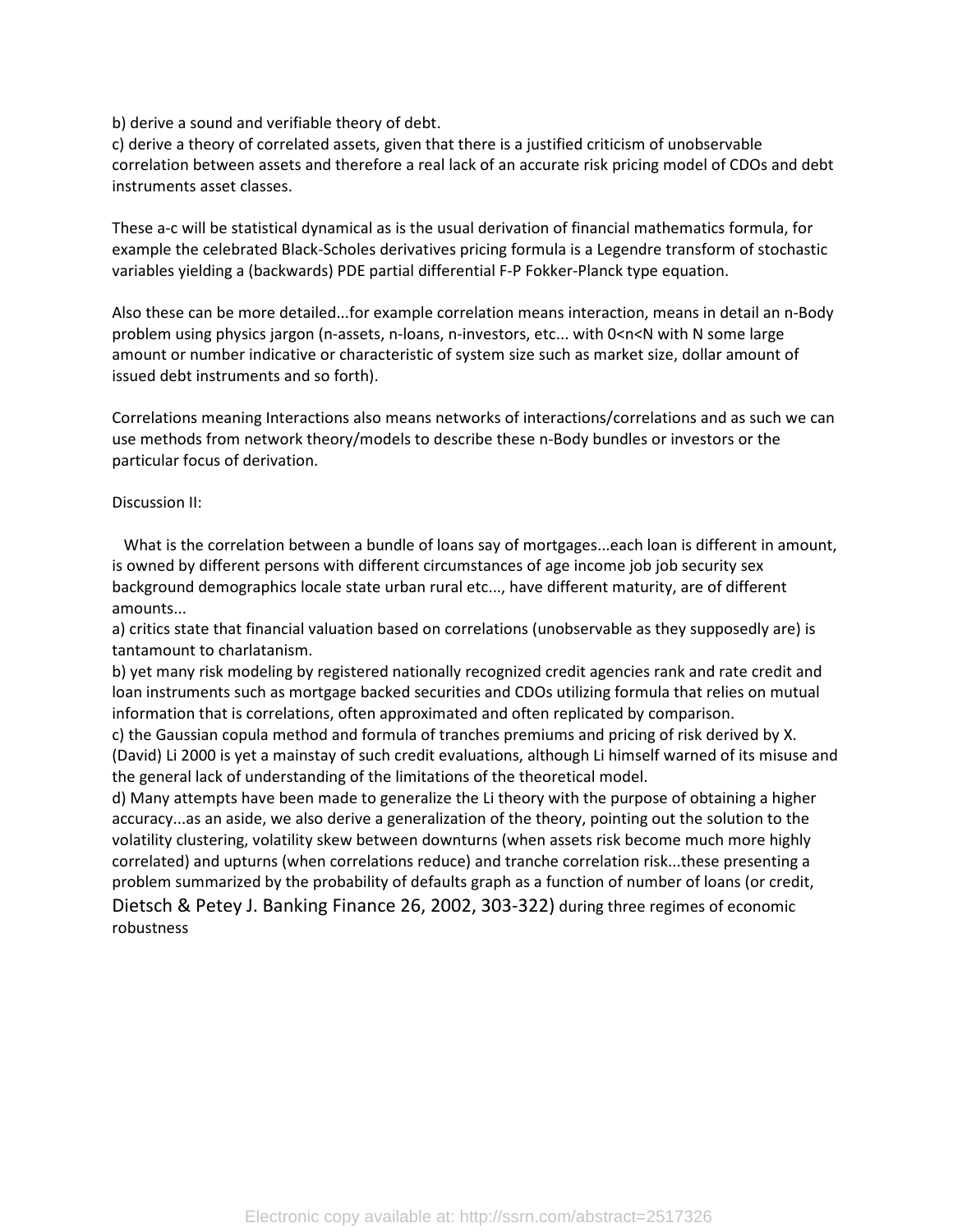

Fig.1. The probability k defaults (y-axis), and (x-axis) k(X100) defaults for three economies corresponding to the left-most 'sharp' lowest correlation 0.05, mid-level correlation 0.2 and the right-most correlation ~0.9.

that correspond (equivalently) to tranche correlation. Here we have the high correlation obtaining higher fat tailed probability distribution of defaults, for example correlation 0.9 has a  $\sim$ 20% probability of  $\sim$ 120 defaults while the mid correlation of  $\sim$ 0.2 has  $\sim$ 3-5% for the same ~120 defaults...over the time horizon of the issuances, here ~10years as in Duffie and Garleanu (Financial Analysts Journal, 2001).

Also we mention that tranche correlation is also related to credit rating and premium...The highest tranche has been found to have a low correlation initially as opposed to the lowest tranches, yet as reported (elsewhere) during times of economic downturns, the correlation of even the highest tranche increases to nearly the same level as the increases in the lowest tranches.

# Discussion III:

 The Li and Vasicek models, copula and dynamic models, are generalized by several methods...For the Copula model, of which a Loss function LF is derived dependent on the probability distribution of default PDD, the PDD is generalized by several authors to the Gamma distribution, to the Student-T distribution, and mixtures of such PDDs that attempt to capture the fat tails of default these dependent on a) correlation as discussed above dependant on economic 'climate', and time horizons and on tranches b) correlation 'smile' as a function of downturn-upturn...that is the correlation increases much more during downturns than it does during upturns.

These generalizations noted and as are the motivations for generalizing the one factor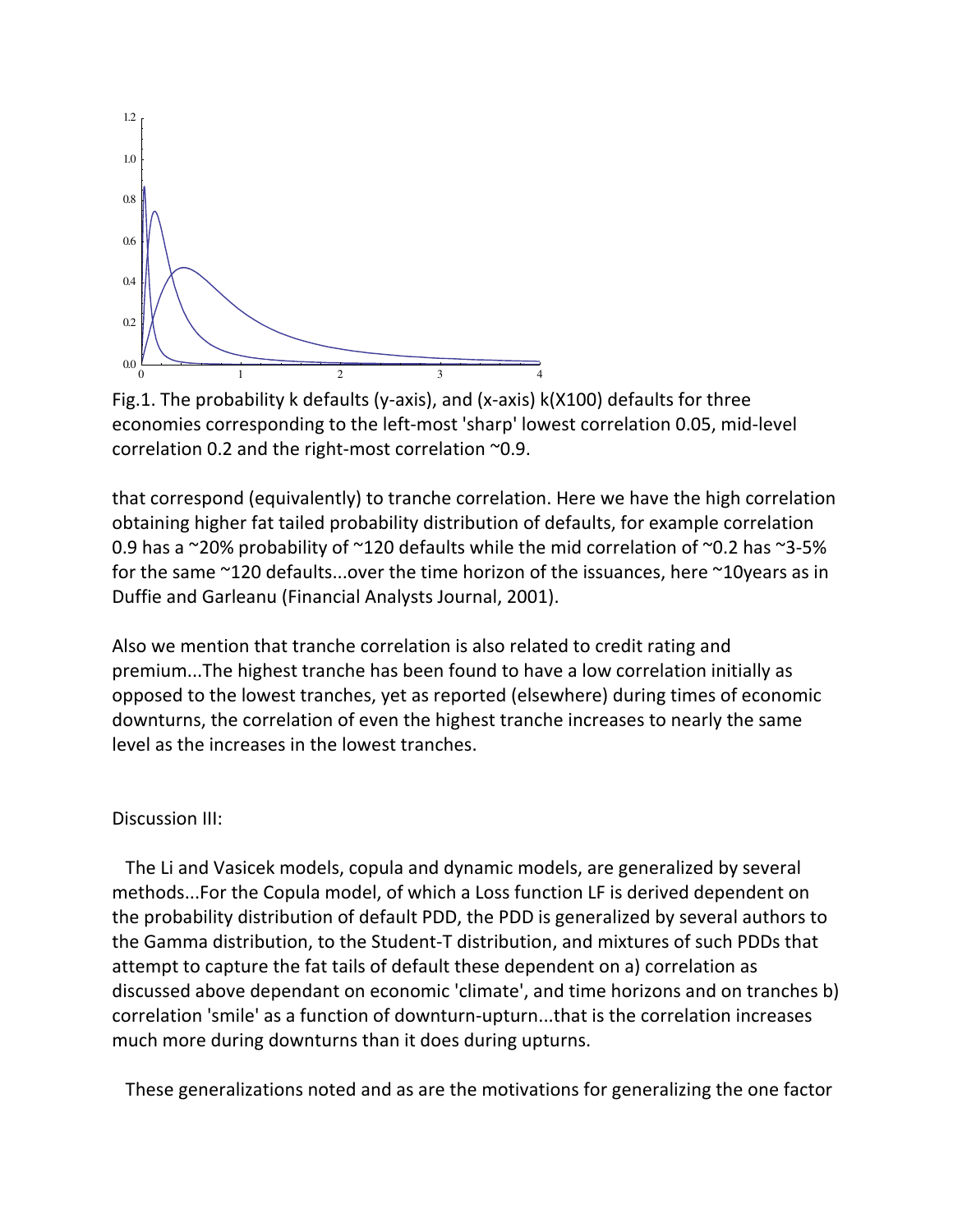Gaussian copula model, we mention that the Gamma and Student-T distributions bear a very close relationship to the nonextensive and superstatistics, these dynamically robust statistics in that the SDEs stochastic diffeqs

$$
dx(t) = a(x,t)dt + P(x,t)^{(\frac{1-q}{2})}dW(t)
$$

are i) nonlinear stochastic ii) exhibit the nonlinear feedback between macro PDF statistics P(x,t) and the stochastics Ito sense dx(t) iii) are F-P Fokker-Planck nonlinear evolved as

$$
\nabla_{t} P(x,t) = -\nabla_{x} a(x,t) P(x,t) + \frac{1}{2} \nabla_{x}^{2} P(x,t)^{2-q}
$$

and v) are PDF distributed as a fat tail distribution of the power-law type (here  $a(x,t)=a.x$ 

.

$$
P(x,t) = \frac{1}{Z_q} [1 + \beta(t)(q-1)(x - c.t)^2]^{(\frac{1}{1-q})}
$$

The copula method is obtained as by the  $P(y)dy = P(x)dx$  transformation from uniform distribution to here nonextensive and its inverse...we have the uniformly distributed to nonextensive distribute random numbers

y(x)= x Hypergeometric2F1[
$$
\frac{1}{2}, \frac{1}{q-1}, \frac{3}{2}, \beta(t)(1-q)(x^2)]
$$
  
\n  
\n0<sup>03</sup>  
\n0<sup>02</sup>  
\n0<sup>1</sup>  
\n0<sup>03</sup>  
\n0<sup>04</sup>  
\n0<sup>05</sup>  
\n1.0  
\n0<sup>1</sup>  
\n0<sup>1</sup>  
\n0<sup>05</sup>  
\n0<sup>1</sup>  
\n0<sup>0</sup>  
\n0<sup>0</sup>  
\n0<sup>0</sup>  
\n0<sup>0</sup>  
\n0<sup>0</sup>  
\n0<sup>0</sup>  
\n0<sup>0</sup>  
\n0<sup>0</sup>  
\n0<sup>0</sup>  
\n0<sup>0</sup>  
\n0<sup>0</sup>  
\n0<sup>0</sup>  
\n0<sup>0</sup>  
\n0<sup>0</sup>  
\n0<sup>0</sup>  
\n0<sup>0</sup>  
\n0<sup>0</sup>  
\n0<sup>0</sup>  
\n0<sup>0</sup>  
\n0<sup>0</sup>  
\n0<sup>0</sup>  
\n0<sup>0</sup>  
\n0<sup>0</sup>  
\n0<sup>0</sup>  
\n0<sup>0</sup>  
\n0<sup>0</sup>  
\n0<sup>0</sup>  
\n0<sup>0</sup>  
\n0<sup>0</sup>  
\n0<sup>0</sup>  
\n0<sup>0</sup>  
\n0<sup>0</sup>  
\n0<sup>0</sup>  
\n0<sup>0</sup>  
\n0<sup>0</sup>  
\n0<sup>0</sup>  
\n0<sup>0</sup>  
\n0<sup>0</sup>  
\n0<sup>0</sup>  
\n0<sup>0</sup>  
\n0<sup>0</sup>  
\n0<sup>0</sup>  
\n0<sup>0</sup>  
\n0<sup>0</sup>  
\n0<sup>0</sup>  
\n0<sup>0</sup>  
\n0<sup>0</sup>  
\n0<sup>0</sup>  
\n0<sup>0</sup>  
\n0<sup>0</sup>  
\n0<sup>0</sup>  
\n0<sup>0</sup>  
\n0<sup>0</sup>  
\n0

which generally is the shape of the copula functions as they are CDFs of the distributions, for example the Cauchy or Gaussian or Gamma and so forth all derive the smooth to sharp 'hyperbolic' like functions that when sharply parameterized tend towards a Heaviside step function (the derivative of which is a Dirac Delta function).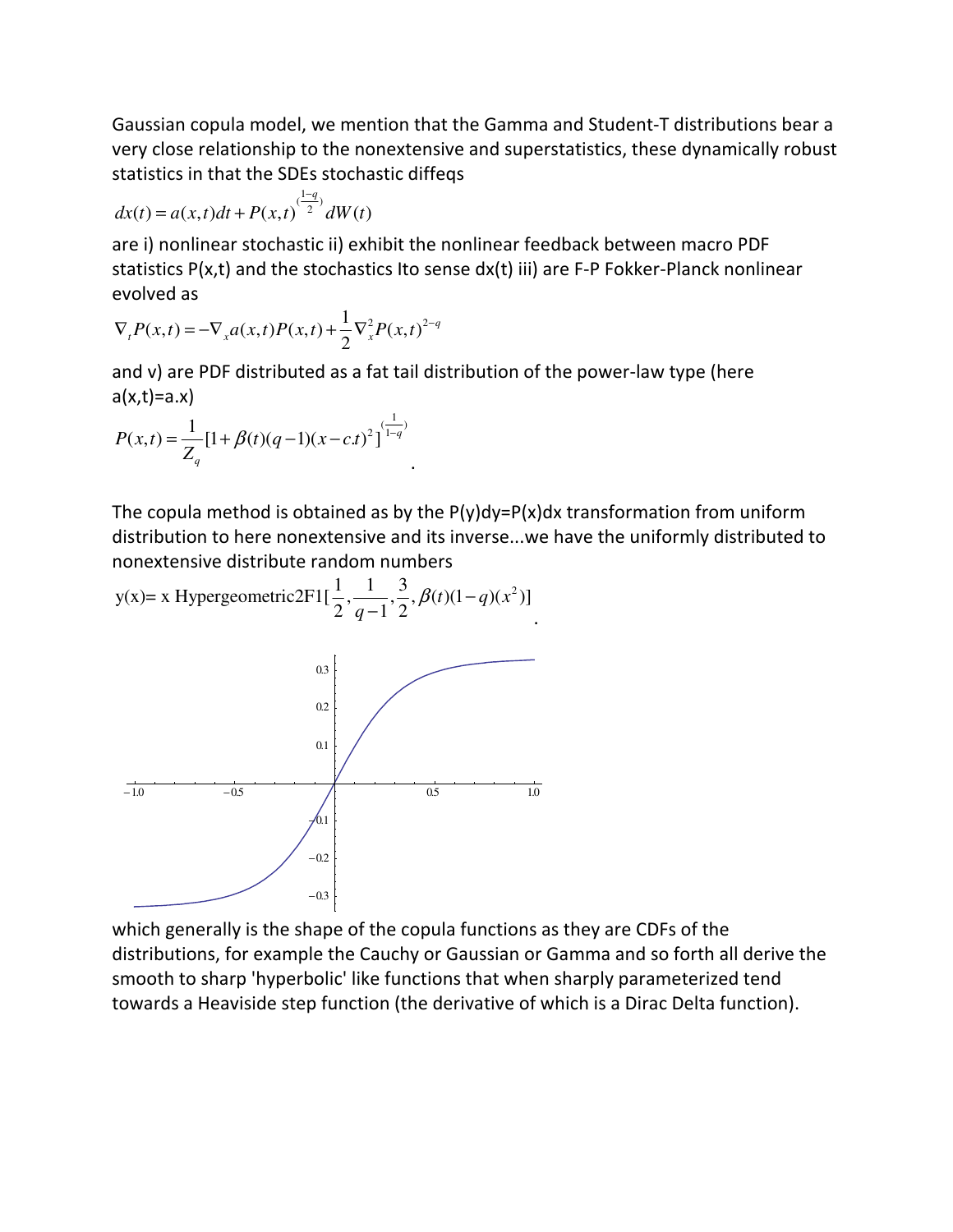The one factor Gaussian copula model can then be generalized straightforwardly as in the several extended models such as the Gamma and Student-t.

We note and importantly for our purposes and towards credit risk in CDSs and CDOs valuations...

a) The SDE stochastic equation of the Ito sense is nonlinear...

b) it has an equivalent macro statistics description of the q-nonlinear PDE Fokker-Planck like 'Tsallis-Zanette' equation.

c) with linear mean for illustrative purposes where a(x,t) generally nonlinear and time dependent itself, is however made linear a(x,t)=c.x, the SDE and PDF are yet q-nonlinear, with q-parameter 'tuning' the degree of nonlinearity, heavy-tails, superdiffusion, nonlinear macro statistics to stochastics trajectory history following feedback and other viewpoints.

d) the cumulative CDF distribution function is sharp as q-parameter, with higher q corresponding to a sharper hyperbolic (tanh(...)) like behavior approaching a step or Heaviside function...and as q->1 obtaining the normal or Gaussian CDF.

e) with a(x,t)==0 both the SDE and equivalently the PDF is yet nonlinear...this means that if with symmetry (as with  $a(x,t)=c.x$  yet symmetrical about the mean) being preserved, a differing q'>q value will yet produce the same fit of power-law distribution for the data. That is:

$$
dx(t) = a(x, t)dt + P(x, t)^{\frac{(1-q)}{2}}dW(t)
$$

$$
dx'(t) = P(x', t)^{\frac{(1-q')}{2}}dW'(t)
$$

 are 'equivalent' SDEs along different trajectories (will be set equal), the second SDE of q'>q simpler to evaluate ofcourse as it is a Fokker-Planck of the form

$$
\nabla_{t} P_{q}(x,t) = \frac{1}{2} \nabla_{x}^{2} P_{q}(x,t)^{2-q}
$$

which is solved by

$$
P_{q}(x,t) = \frac{1}{Z_{q}} [1 + \beta(t)(q'-1)(x^2)]^{\frac{1}{1-q}}.
$$

This transformation is made by

Alternatively Ito formula transformation to a de-meaned SDE as by Ito formula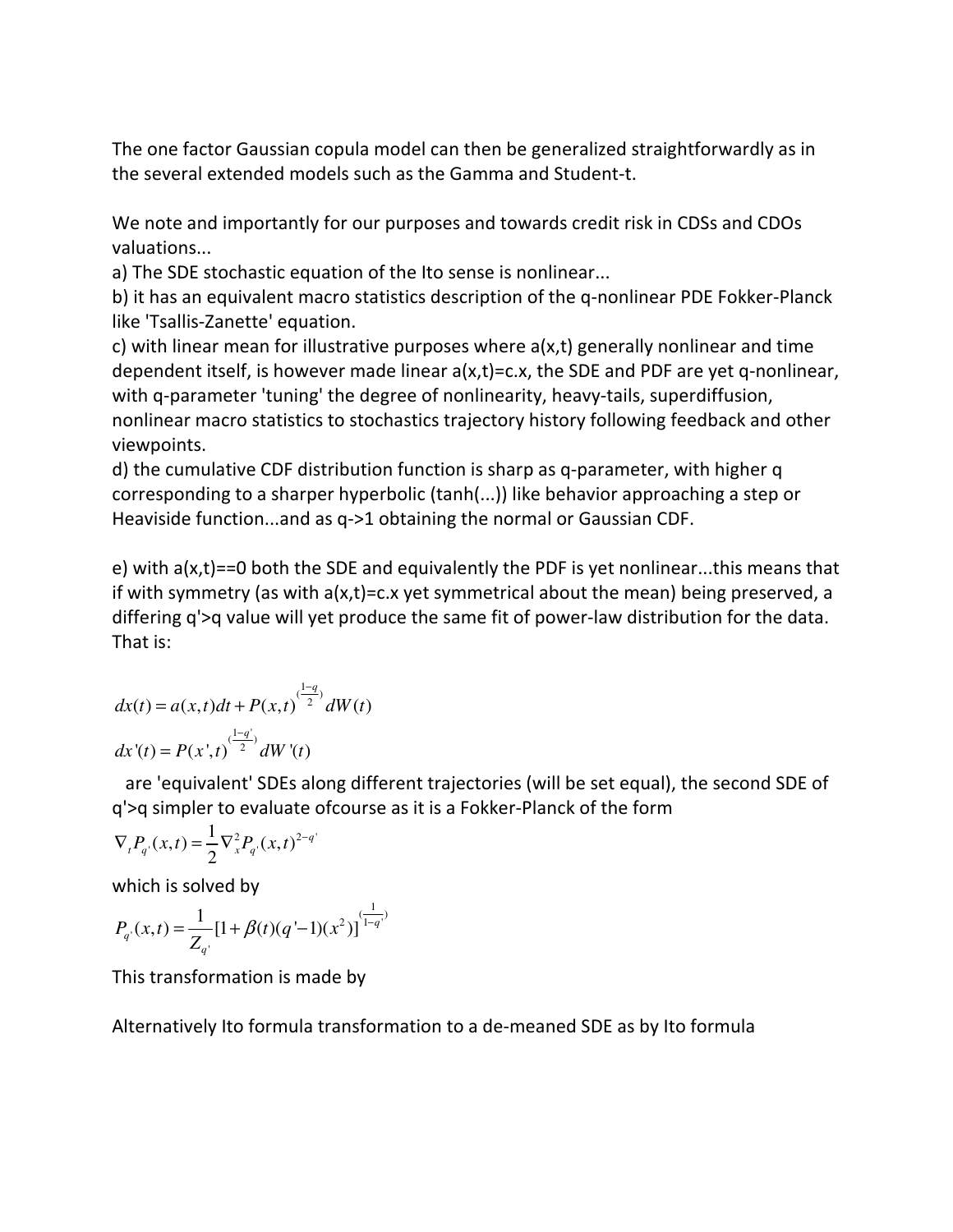$$
dx'(x) = \nabla_x x' dx + \frac{1}{2} \nabla_{x}^{2} x' dx^{2}
$$
  
\n
$$
dx' = [\nabla_x x' a(x, t) + \frac{1}{2} \nabla_{x}^{2} x' P(x, t)^{(1-q)}] dt + \nabla_x x' P(x, t)^{(\frac{1-q}{2})} dW(t)
$$

and with another change of variables by the Ito formula  $dh = 0 + 1/2\nabla^2_{x}h dx'^2 = 1/2\nabla^2_{x}hB^2(x,t)$ 

$$
B^{2}(x,t) = \frac{1}{4a^{2}(x,t)} [P(x,t)^{(3-3q)}]
$$
  

$$
P_{q}(x,t) = [4a^{2}(x,t)P_{q}(x,t)^{1-q}]^{\frac{1}{(3-3q)}}.
$$

These transformations while useful are merely for illustration...the nonlinearity of heavy tails due to superdiffusion of assets say is incorporated in the zero mean q' power law nonextensive distribution for a univariate and moreover for multivariates. Ad hoc, we merely utilize the zero mean q' fully nonlinear and tunable (heavy tails) distribution...its advantages are immediately obvious, a superdiffusion statistics/stochastics and information/entropy theory that is exactly solvable and which reduces to the normal Gaussian statistics in the q'->1 limit.

## Discussion VI.b:

 We wish to apply these statistics to credit default swaps and collateralized debt obligations. These we seek to perform as we report elsewhere these power-law statistics of nonextensivity and its two parameter variant the superstatistics are well adapted to superdiffusion observed in assets equities and markets, and which in the qparameterized Tsallis statistics case are fully information theoretic making it possible to identify this with incomplete information as befitting real world markets and other human systems. Also as we have shown elsewhere these nonextensive statistics allow us to derive a fully 'accurate' Random Matrix Theory which allows us to interpolate between Poisson, Gaussian and chaotic heavy tailed regimes this a recent innovation to the Wigner and Wishart random matrices which we introduced in 2001 and 2002. This is fortunate as real debt default distributions are reported by several authors as realistically from real corporate and markets data is distributed as 'running the gamut' from sharply peaked near zero Poisson low correlations to mid level Gaussian like for middle correlations and to heavy tailed and low probability of default near zero for high correlations, these giving effect to several features in real debt and assets markets such as correlation skew, tranche vulnerability as a function of correlation, and economic defaults distribution skew/divergence during economic downturns or recessions or crashes and times of economic upturns.

However note immediately that junior and mezzanine tranches are nearly immune to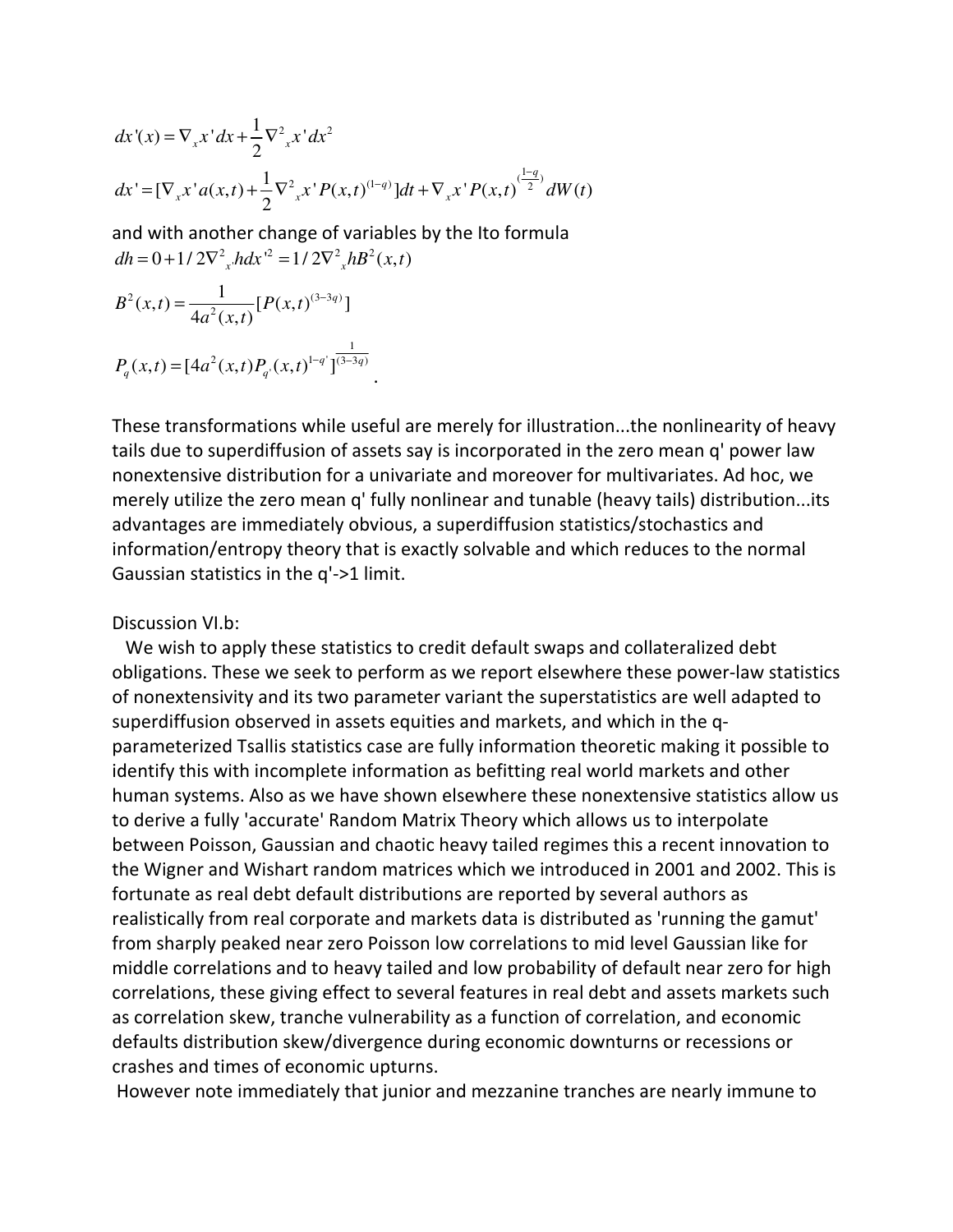these effects as the heavy tails at outliers and yet near zero probabilities of defaults near low defaults due to the high correlation say qRMT nonextensive distribution of defaults we presented above has in its central regions a Gaussian like (though lower in magnitude) regime and as is reported Gaussian defaults do fit regular upturn periods well enough, and which leaves the junior and mezzanine tranches with a near identical (lower) risk exposure as for Gaussian and power-law nonextensive/super/random matrix.

 However the behavior for equity is markedly different...The low probability of default in low loans or assets levels makes it apparent that Gaussian evaluation of risk for equity tranches demand much higher rates of risk payments and cost compared to the nonextensive statistics evaluation.

Derivation VII: nonextensive copula model.

 The copula model of loss and default is simple to write down yet has shown limitations (as reported elsewhere) due mainly to the nonexistent capability of Gaussian's in modeling outliers risk, and therefore extreme events such as crashes, recessions, downturns, bankruptcies etc...

 A copula is formed from the CDF cumulative distribution function of a univariate or multivariate distribution, as transformed from an independent or uncorrelated statistics to a correlated, nonlinear and heavy tailed statistics, and its inverse transformation.

We note that a copula of uniformly distributed statistics is written as

$$
C(u_1,...,u_i,...,u_n;R) = \prod_{i=1}^n u_i
$$

The univariate density function PDF is obtained from a CDF cumulative distribution as

$$
f(x_i) = \frac{\partial F(x_i)}{\partial x_i}
$$

$$
F(x_i) = \int_0^{x_i} f(x_i) dx_i
$$

Sklar has shown that inverses are possible between transformations of copulas as we discussed, and that for continuous variables the copula relationship to its univariate and joint correlated distributions and CDF is unique.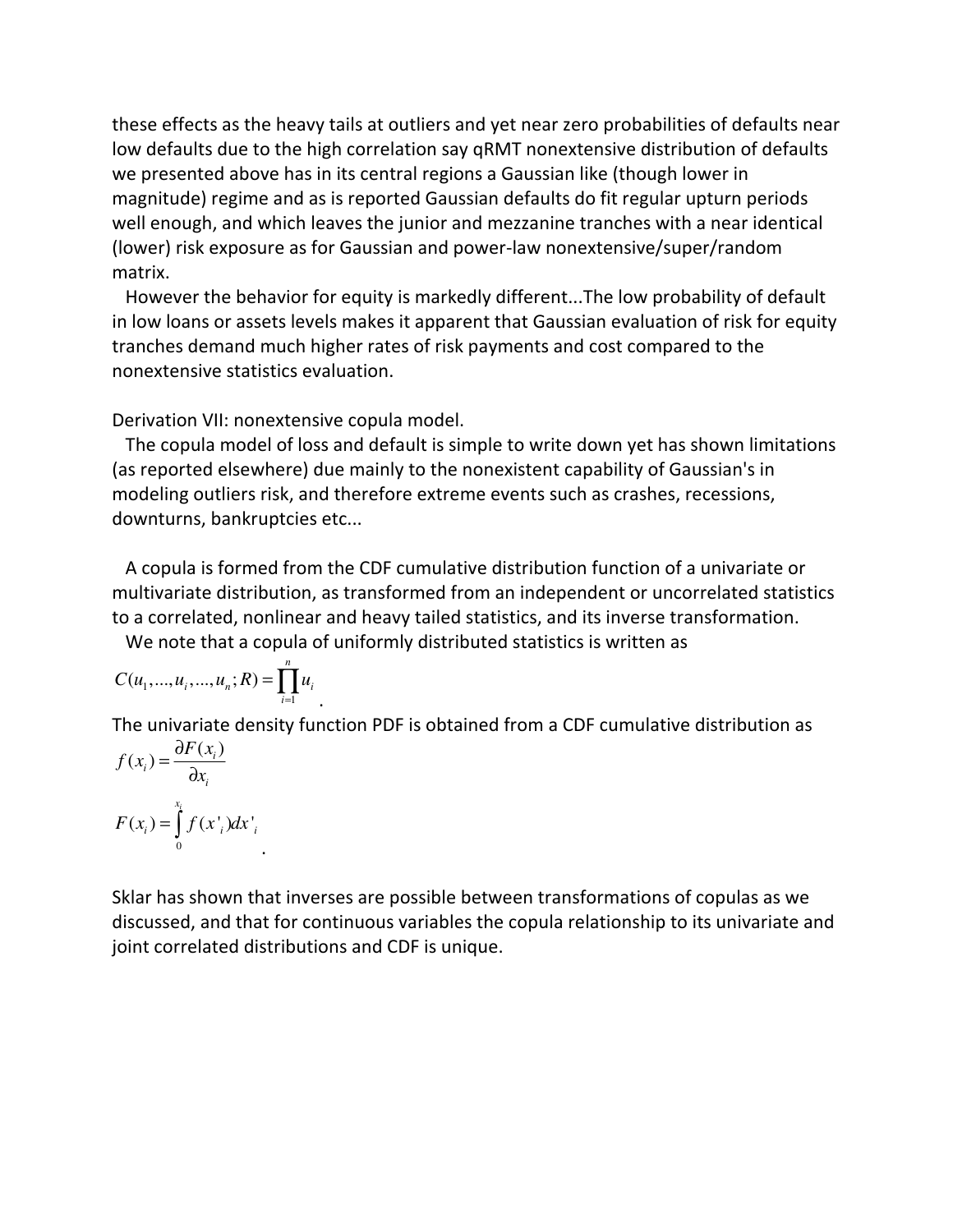We have for a derivation of the nonextensive copula the following:

$$
f_q(x_i) = \frac{1}{Z_q} [1 + \beta(t)(q-1)(x_i^2)]^{\frac{1}{1-q}}
$$
  
\n
$$
F_q(x_i) = x_i \ Hypergeometric 2F1[\frac{1}{2}, \frac{1}{q-1}, \frac{3}{2}, \beta(t)(1-q)(x_i^2)]
$$
  
\n
$$
f_q(x_1, ..., x_i, ..., x_n) = \frac{1}{Z_q} [1 + (q-1)(\vec{x} \cdot \vec{R} \cdot \vec{x}^{\prime})]^{\frac{1}{1-q}}
$$

The superscripts are dropped in favor of q, the 'P' is exchanged for 'f' to follow customary notation, the CDF 'F' is the hyperbolic (tanh(..)) -like Hypergeometric tunable by q, q itself obtained from real markets' data, and the multivariate distribution is written compactly in vector notation and where the 'R' matrix is the correlation matrix, simply enough corresponding to the variate's co-dependence as by the diffusion coefficients.

$$
dx_i(t) = f_q(\vec{x}, t)^{\frac{1-q}{2}} dW(t)
$$
  
\n
$$
dx_j(t) = f_q(\vec{x}, t)^{\frac{1-q}{2}} dW(t)
$$
  
\n
$$
\vec{x} = x_1 \hat{e}_1 + ... + x_i \hat{e}_i + ... x_1 \hat{e}_n
$$
  
\n
$$
i, j \le n
$$

and where to explicitly show the 'source' of correlation in stochastics-to-statistics, consider the bivariates nonlinear SDEs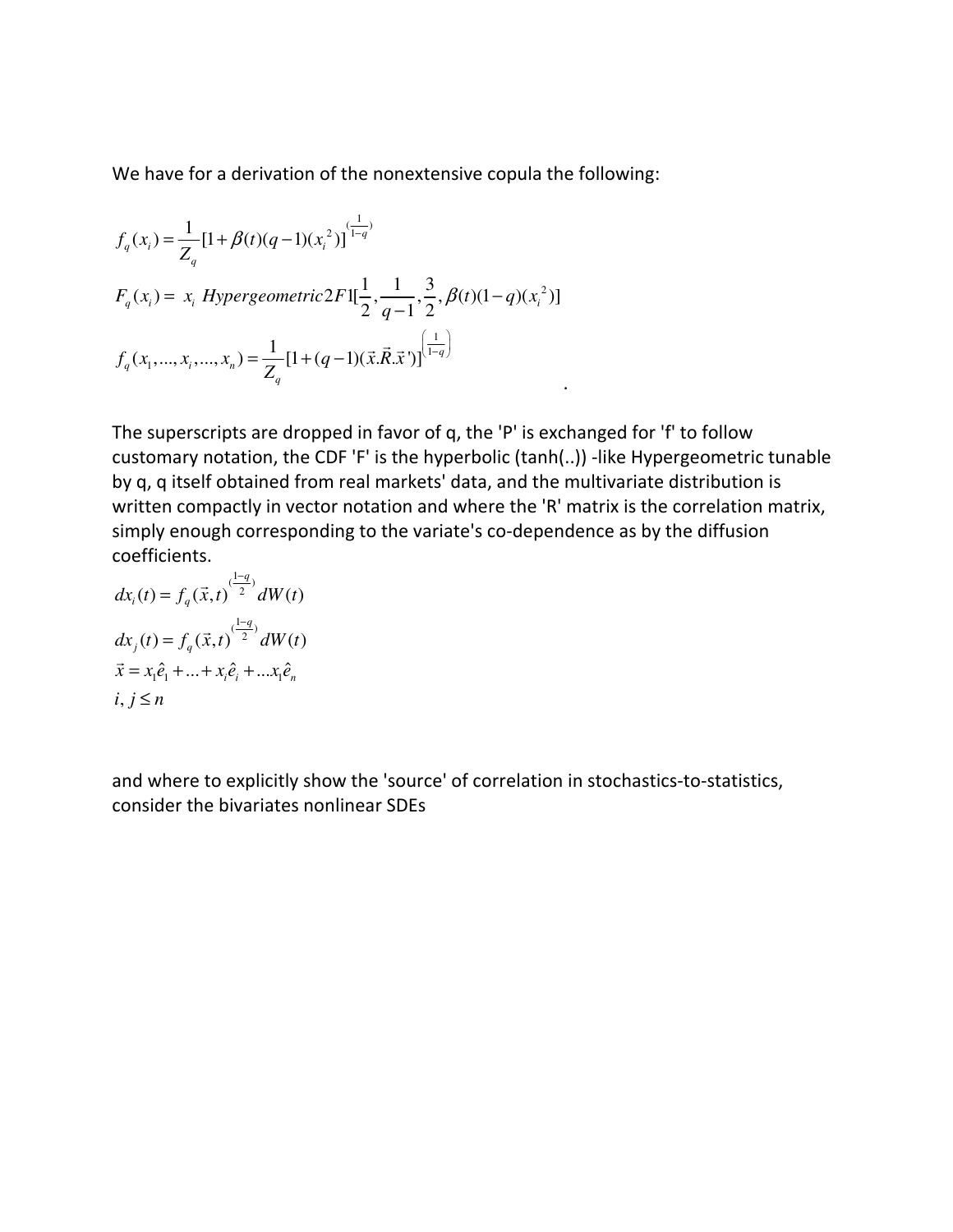$$
dx(t) = b(x, y, t)dW(t)
$$
  
\n
$$
dy(t) = c(x, y, t)dW'(t)
$$
  
\n
$$
\nabla_{t}P(\vec{x}, t | \vec{x}', t') = \frac{1}{2}\vec{\nabla}_{\vec{x}}^{2}B^{2}{}_{\vec{x}}P(\vec{x}, t | \vec{x}', t')
$$
  
\n
$$
\nabla_{t}P(\vec{x}, t | \vec{x}', t') = \frac{1}{2}B^{2}{}_{\vec{x}}\vec{\nabla}_{\vec{x}}^{2}P(\vec{x}, t | \vec{x}', t')
$$
  
\n
$$
X'(x', y', t') = \int_{0}^{x} \frac{1}{B^{2}{}_{\vec{x}'}}dx''
$$
  
\n
$$
\nabla_{t}P(\vec{X}, t | \vec{X}', t') = \frac{1}{2}\vec{\nabla}_{\vec{X}}^{2}P
$$
  
\n
$$
P(\vec{X}, t | \vec{X}', t') = \frac{e^{-\left(\frac{(X - X')^{2} + (Y - Y)^{2}}{2(t - t)}\right)}}{\left(\sqrt{4\pi(t - t')}\right)^{2}}
$$
  
\n
$$
\vec{x}. \vec{R}. \vec{x} = (X - X')^{2} + (Y - Y')^{2}
$$

which obtain one form of the diffusion coefficient as a coupling (read in stochastics as diffusion coefficients (conditional moments' variances and co-variances) and in statistics of copulas as 'correlation') between bivariates and more generally univariates.

We see again then the 'beauty' of the q-parameterized nonlinearity...The diffusion coefficients are in actuality the PDF itself as discussed, making i) exact solutions possible ii) simple correlation structures 'immediately' obtainable iii) high accuracy with real data and the quantifying of outliers simplified.

We therefore have the derivation continued as the nonextensive copula

$$
c(x_1,...,x_n) = \frac{f_q(x_1,...,x_n)}{\prod_{i=1}^n f_q(x_i)}
$$

$$
\frac{\partial^n [C(F(x_1)..\partial F(x_n)]}{\partial F(x_1)..\partial F(x_n)} = c(x_1,...,x_n)
$$

$$
c(x_1,...,x_n) = \frac{\frac{1}{Z_q} [1 + (q-1)(\vec{x}.\vec{R}.\vec{x}')]^{(\frac{1}{1-q})}}{\prod_{i=1}^n \frac{1}{Z_q} [1 + (q-1)(x_i)^2]^{(\frac{1}{1-q})}}
$$

with the normalization as the inverse of the partition function and going as Gamma functions

.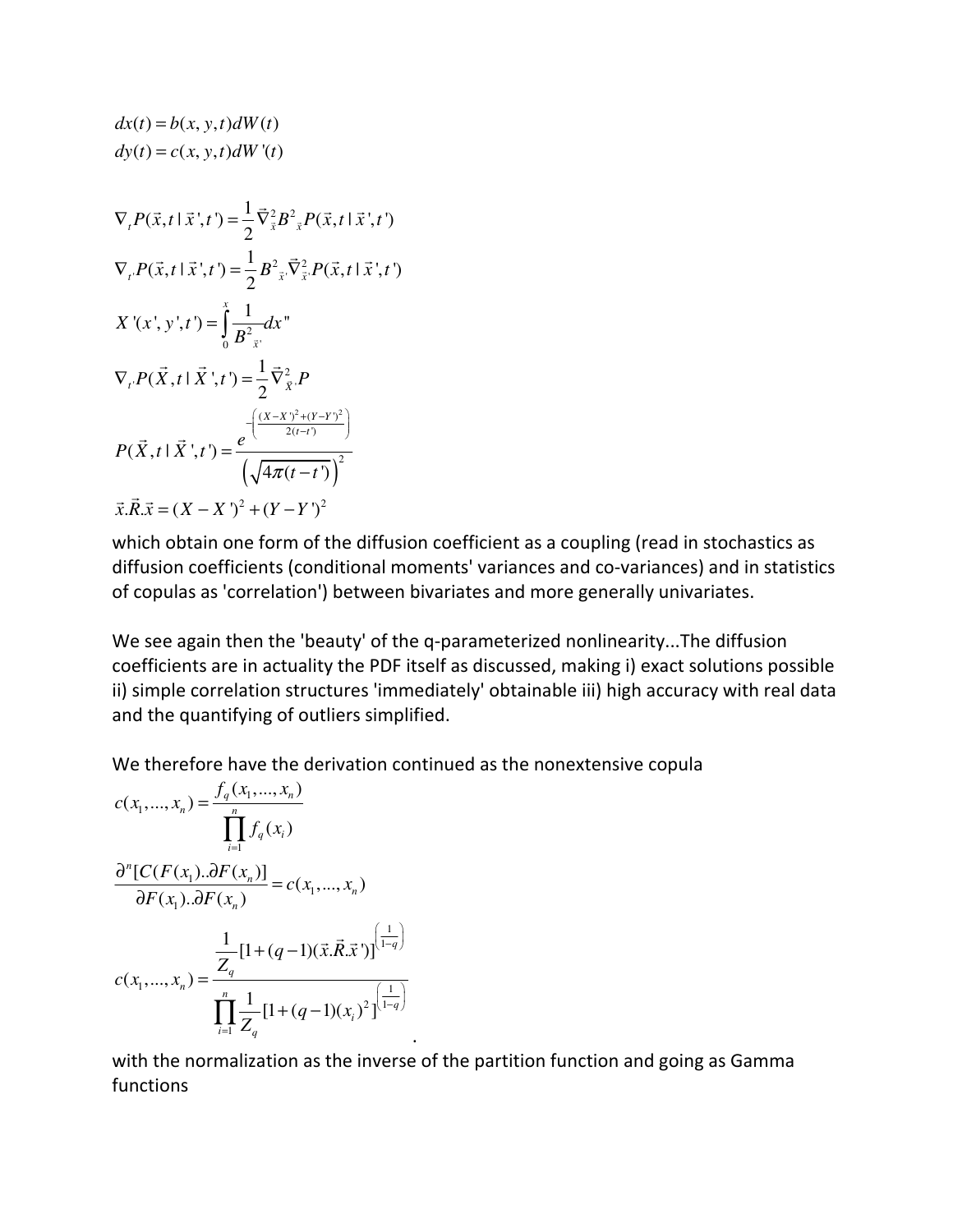$$
B(\frac{1}{2}, \frac{1}{q-1} - \frac{1}{2})
$$

$$
Z_q(t) = \frac{\sqrt{(q-1)\beta(t)}}{\sqrt{(q-1)\beta(t)}}
$$

$$
\beta(t) = \frac{1}{2\sigma_q(t)^2 Z_q(t)^{q-1}}
$$

$$
B(a,b) = \frac{\Gamma(a)\Gamma(b)}{\Gamma(a+b)}
$$

and the ordinary variance and the q-variance entering into these expressions are averaged over different measures yet of the nonextensive statistics, this discussed in our references.

# Discussion VI:

Additionally the dynamic latency of company stochastic dynamic model of Vasicek can also be generalized, in fact to this copula model, as the stochastic model is of the loan default, and if one utilizes the nonextensive (nonlinear information/entropy composition) SDE above, its PDD of loan default will be the nonextensive power-law distribution.

# Discussion V:

 The loan default correlation is criticized as unobservable...however on the average as in any uncertain dynamics, its value can be modeled, extracted from data and its mean and variance ascertained. This in fact constitutes the statistical dynamical modeling discussed above.

 However these statistics, summarized by observables such as <L(t)> the average value of the i'th CDO or loan in a basket or bundle at time t must follow the observed heavy tailed distributions of real data of defaults as discussed, again the motivation for extending the /Gaussian copula to student-t, Gamma, inverse Gaussian and in our letter the nonextensive power-law statistics.

## Discussion VIII:

 The statistical dynamics discussed, we move to the interacting and network pictures that produce the observables multivariates which we derived in the sections above.

The model we will derive is simply the mean field magnetization model, in discrete form the Ising model, however generalized to discrete+continuous interactions and whereas the fluctuations uncertainties are nonextensive. We have previously reported such a model for interacting n-Investors and n-opinion or n-information of financial markets,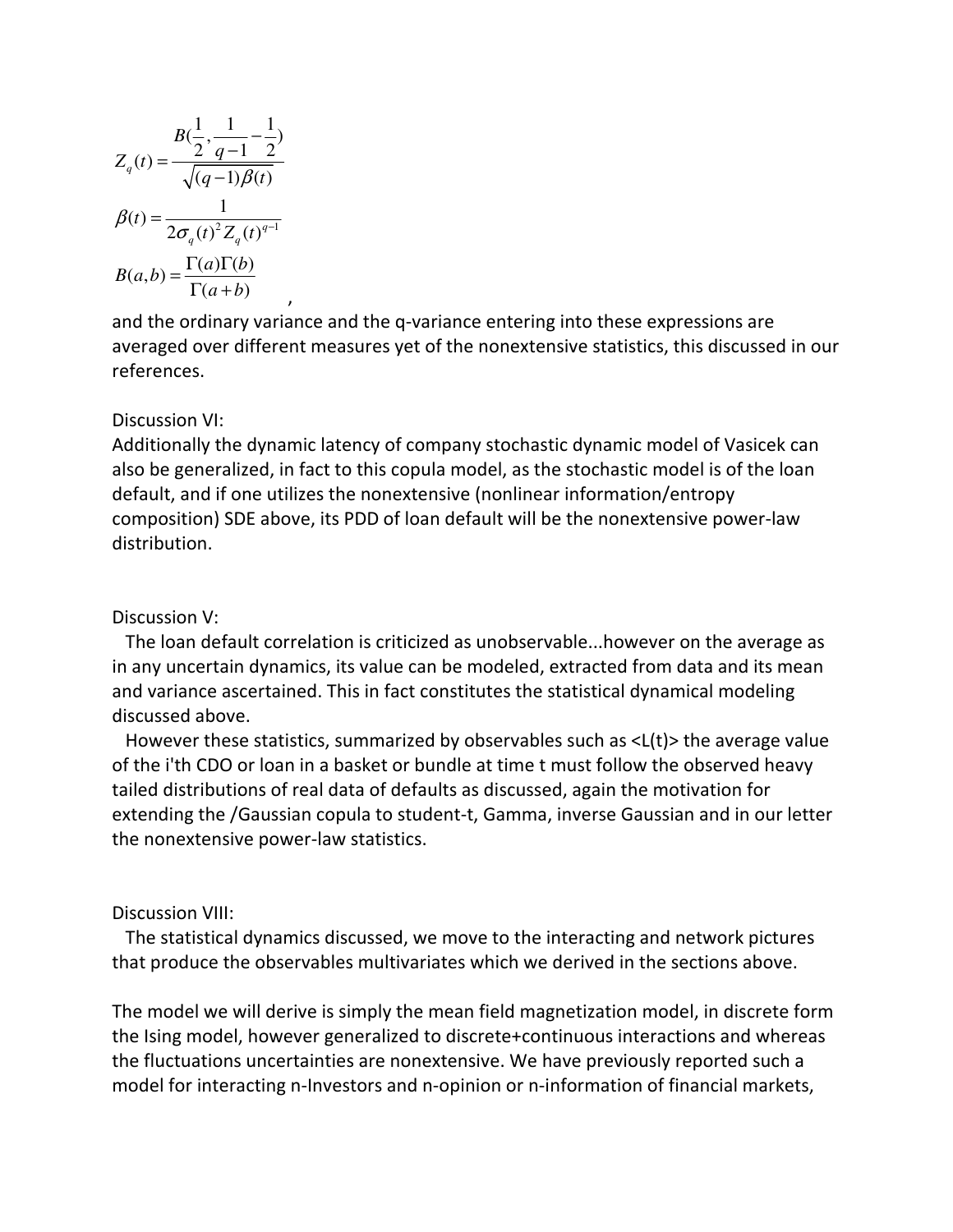and we will apply it to credit and instruments of credit in this letter.

We define the default of a loan as its 0 state, and its survival as 1 and which we rewrite symmetrically as -1(default) and +1(survival) this discrete model can be generalized to continuous variables readily and we discuss this later.

An ensemble of loans will then have an average survival or default due to all of its individual loans, which must be averaged as an observable as <M(t)>==survival ('magnetization in physics') and which has the further definition of

$$
\langle m(t) \rangle = \frac{\langle N_u(t) \rangle - \langle N_d(t) \rangle}{\langle N(t) \rangle}
$$
  

$$
\langle m(t) \rangle = \frac{\langle M(t) \rangle}{\langle N(t) \rangle}
$$
  

$$
\langle N(t) \rangle = \langle N_u(t) \rangle + \langle N_d(t) \rangle
$$

and where <..> denotes averaging probabilistically.

The interactions between these undefaulted=u and defaulted=d loans, amounting to their correlations as discussed in the above sections, is nonlinear as

$$
V = -\sum_{i,j\neq i=1}^{N} k_{ij} \sigma_i \sigma_j
$$
  

$$
V_o = -k_o \sum_{i=1}^{N} \sigma_i N < \sigma >
$$
  

$$
=<\sigma(t)>
$$

which we simplify by linearizing the interaction to the 'mean field' model whereas the interaction correlation is also simplified as a common strength this corresponding to a uniform correlation between bivariates in copula Gaussian one factor models, however in this derivation the nonuniformity or nonlinearity will enter as by q-parameterization, while the interactions are linearized such that each loan is correlated with the entire loan asset class, or basket, or market, this data often easily obtained by several means from CDX credit swaps indices to Moody's loan default (time dependent) data. We also define m(t) the survivability per loan instrument whereas the M(t) is the entire collection of loans as defined and m=M/N.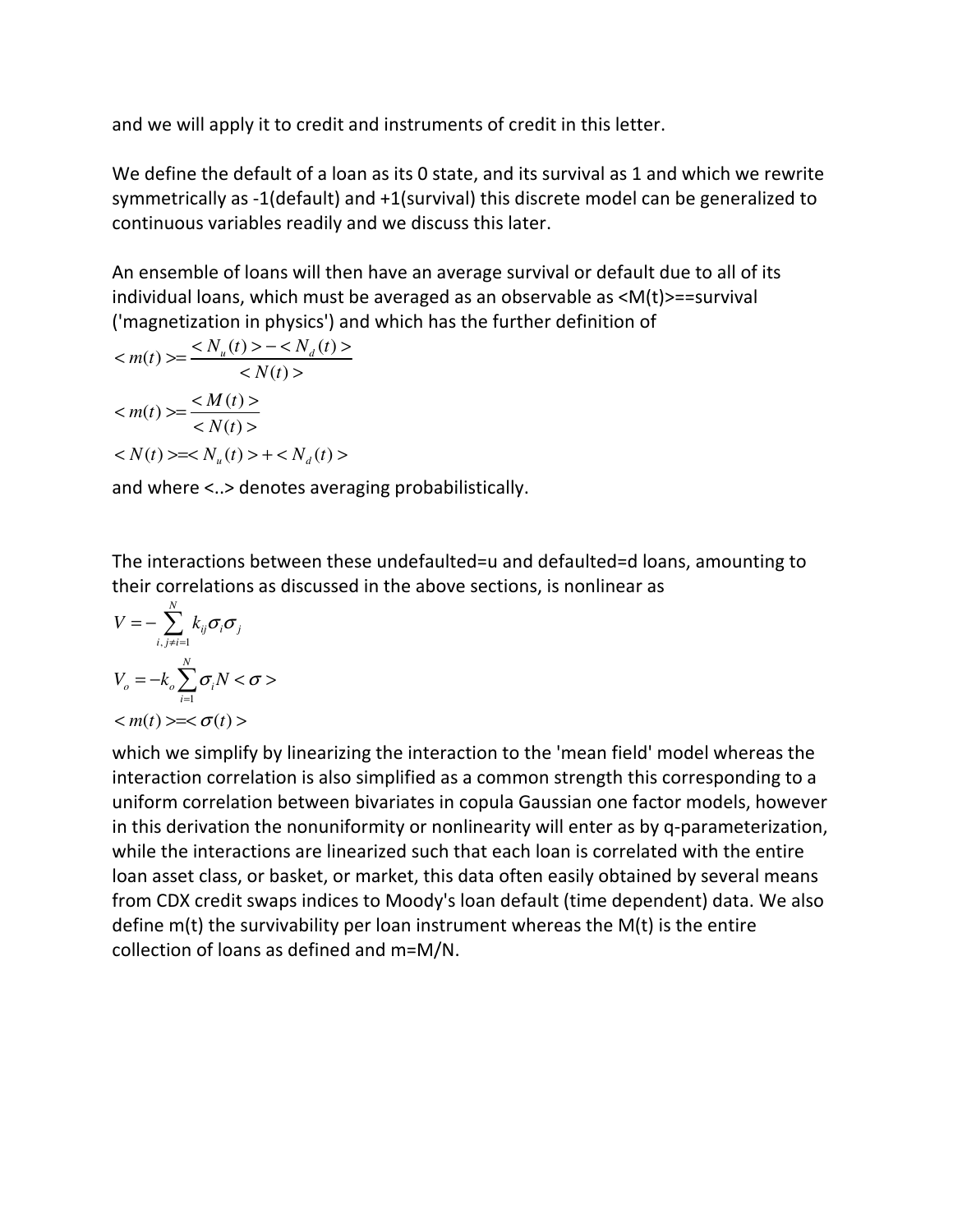The usual method in continuous models at this point is to write the minimum Shannon information measure constrained by the interaction, and as negative entropy is information, or the maximization of entropy as

$$
\langle I(t) \rangle = -c \sum_{i=1}^{N} \int P(x,t) \ln P(x,t)
$$
  
\n
$$
\langle I_q(t) \rangle = -c \sum_{i=1}^{N} \frac{\int (f - f^q)}{(1 - q)}
$$
  
\n
$$
\delta \langle I(t) \rangle + \delta [\beta \{ (x - \langle x \rangle)^2 + \alpha \langle V_o \rangle \}] = 0
$$
  
\n
$$
P_{\sigma_i}(x_i, t) = \frac{e^{-\frac{(x_i - \langle x_i \rangle)^2 - k_o N_m(t) \sigma_i}{2D(t - t_o)}}}{\sqrt{4\pi D(t - t_o)}}
$$
  
\n
$$
\beta(t) = \frac{1}{2D(t - t_o)}
$$
  
\n
$$
\langle m(t) \rangle = \langle \sigma(t) \rangle = \int P_u(x, t) dx - \int P_d(x, t) dx
$$
  
\n
$$
\langle m(t) \rangle = \langle Tanh[\beta k_o N_m(t)]
$$

which is the well known result in linearized or equivalently mean-field magnetization models and obtains hyperbolic (tanh(...)) as should be expected for symmetrical survival/default. Here additionally it is weighted as by the inverse temperature which in stochastics (by Einstein and Wick) is the inverse variance which can be derive from the diffusion coefficient.

The q parameter nonextensive case is a bit more algebra, however not much is different as would be expected for a nonlinear formalism which in the q->1 limit must obtain this Gaussian result. The q-entropy is maximized as before and the PDF obtained is

$$
f_{\sigma_i}(x_i, t)_q = \frac{1}{Z_q(t)} [1 + \beta(t)(q-1) \{ (x_i - \langle x_i \rangle)^2 - k_o N m(t) \sigma_i \}]^{\frac{1}{(1-q)}}
$$

which for  $\langle m(t) \rangle$  is with a change of variables

$$
\langle m(t) \rangle = \frac{\sqrt{\pi} (1 + \beta(t)\sigma k_o N m(t) (q-1))^{1-q}}{\sqrt{\frac{\beta(t)(q-1)}{1 - \beta(t)\sigma k_o N m(t) (q-1)}} \Gamma[\frac{1}{-1+q}]}
$$

This when expanded produces the hyperbolic tanh(..) like of CDF like behavior expected.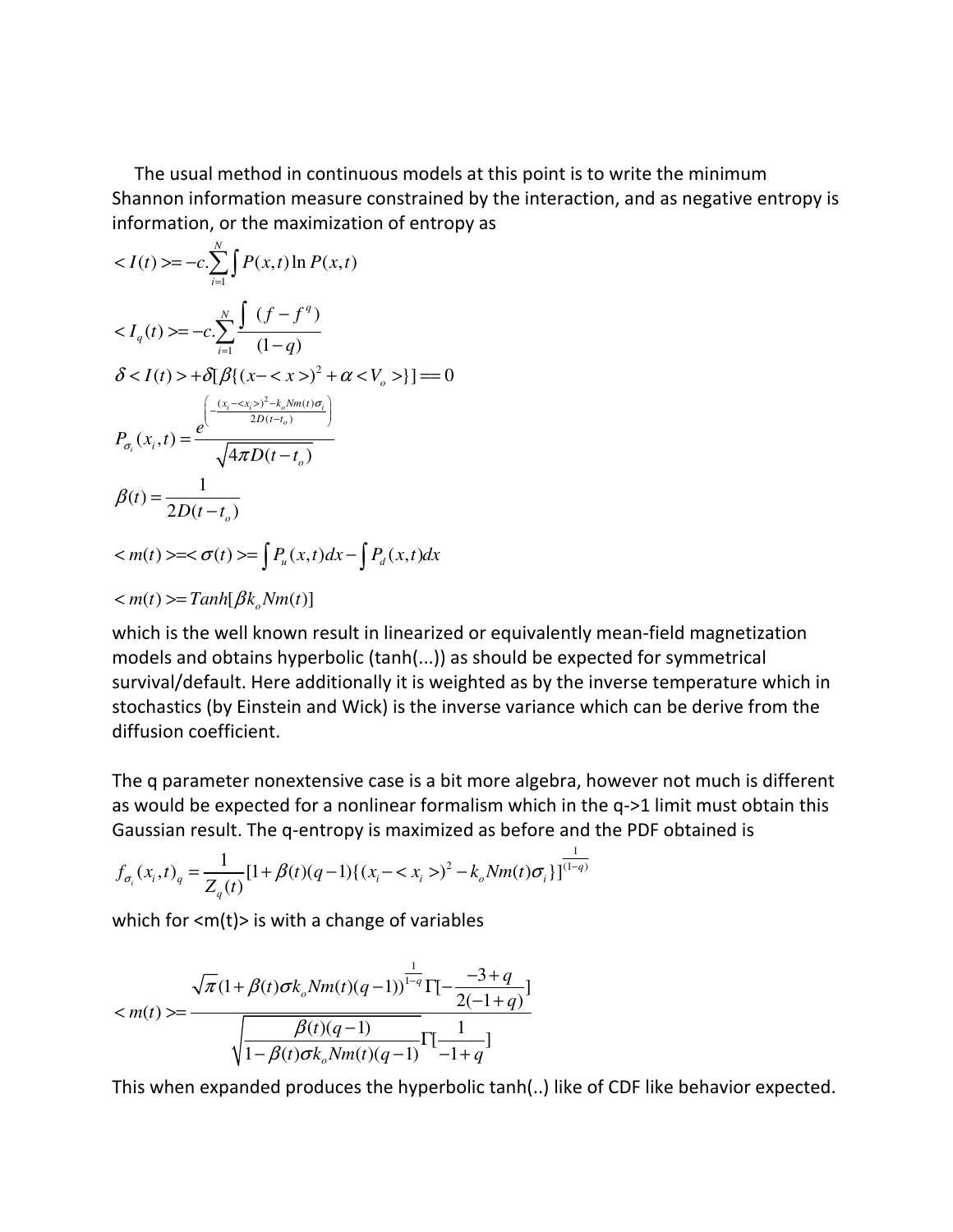A modification here is that the m(t) is self referring and generally numerical root finders must be utilized.

The hyperbolic tangent as from Gaussian mean field is



while for the same variance the outlier and tails of the power law distribution obtain



Conclusion IX:

 This obtains a variance (qvariance) of the survival of a loan in time until its maturity. There is a similar approach which initially makes each N(t), Nu(t) and Nd(t) time dependent stochastic, and that is referenced.

 With a probability of loan value and survival probability continuous here but discrete jumps can be straightforwardly written down, either by discrete to continuous Fourier transform or by discrete probabilistic (master equation) approaches.

 The remaining derivation is then to utilize the probability of survival/default in a Loss function calculation per tranche or asset class or group...This is as usual written as a risk function as

The points to be made here are:

a) Any risk can be quantified with knowledge of the Loss function and probability of loss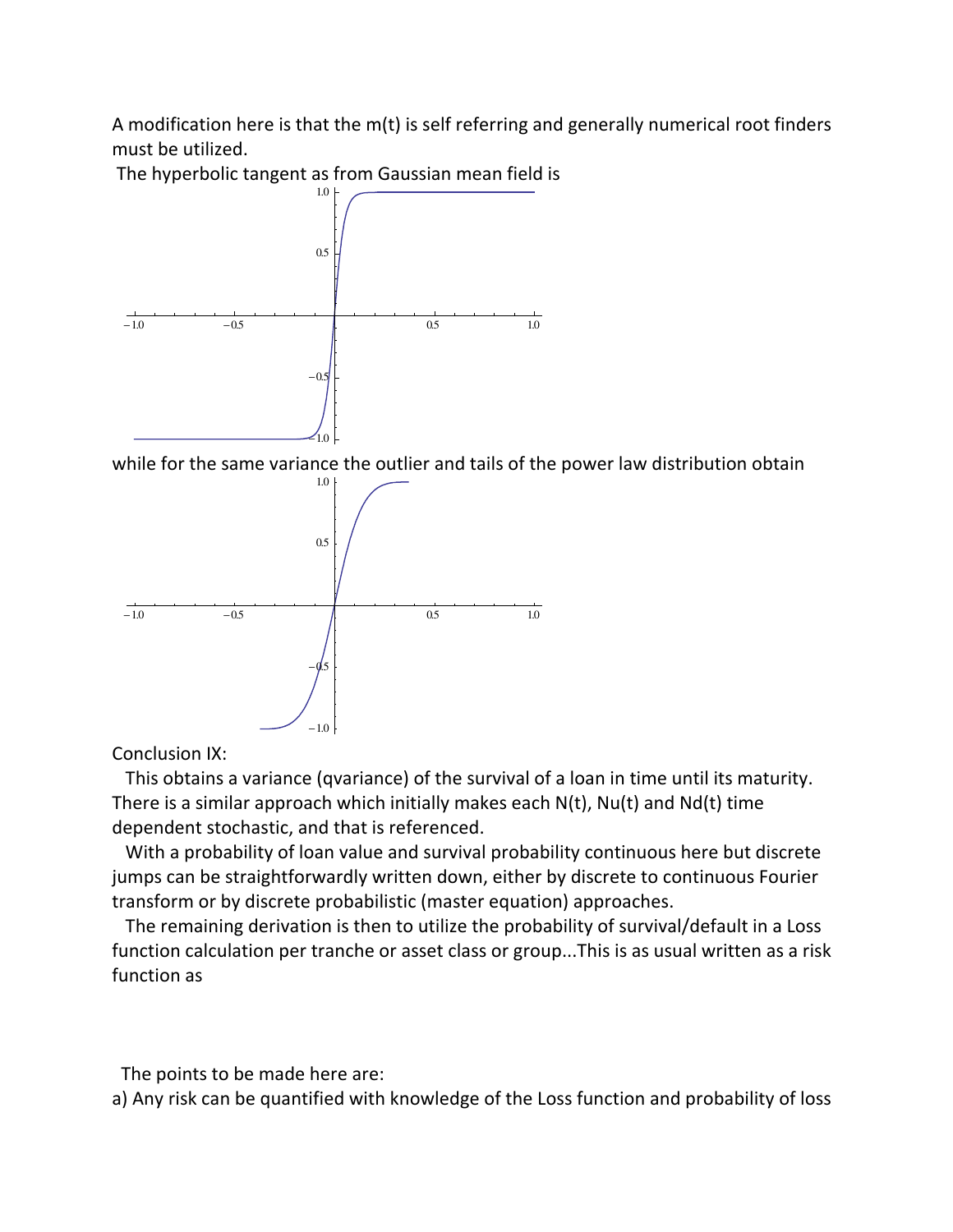$$
\begin{aligned} \Upsilon(t) &= \int L dP \\ &\approx \int L(x_1, \dots, x_n) P(x_1, \dots, x_n) dx_1, \dots, dx_n \end{aligned}
$$

...the probability of loss or probability of survival is obtained by several methods in this paper. Specifically we discuss the generalization of Gaussian and Student-t copulas to nonextensive statistics these well adapted to heavy tails quantification of outlier extreme events risk. We also mention that this is similar to recent results in the mixed factor Student-t copula approaches, and can be viewed as a robust and theoretically founded approach. As additionally it allows for Random Matrix probability of default and as from nonextensive and superstatistical approaches.

We additionally have discussed briefly a micro detailed interactions model of Loans instruments...these are linearized such that simply each loan is correlated with the entire averaged environment of default and risk, pointing however towards future generalization in as much that detailed nonlinear interactions can be partitioned as discussed in the statistical dynamics case between drift and diffusion coefficients of the random processes or here between potentials of interaction between loans (deterministic's) and fluctuations (stochasctics and statistics).

Also we mention that future research will take us into network theory...this by the way obtains in the mean field structure node/links models as we have recently shown the Gaussian mean field, and beyond it the power-law networks of nodes of investors and or loan instruments and or credit and the links or structure of interactions probabilistic or deterministic that occur between their 'trees'. These networks whether as abstract as information inter nets and social can be made 'geometric' where hamming distances between information nodes measure as metrics the distance. This can be graphed, This has a geometrical metric interpretation and therefore we can obtain Lagrangian and Hamiltonian that is Louisvillian operator formalisms that are the 'hidden laws' of such metrics of networks. These are identically then the interacting deterministic+stochastic models we are discussing, and a Fokker-Planck equation for the nonextensive statistics copula, the 'magnetic' like loans or inter actors models, and the hidden metrics of topology of information networks obtain the same results in the mean fields or in the nonlinear regimes. These as discussed produce skews, heavy tails, and additional or reduced risk depending on which structured asset level an investment in the case of swaps straightforwardly risk valuation is made as a function of such skews and un symmetric dynamics, while in the case of credit obligations collateralized these are dependent on the way the structure of the investment is made such that tranches experience different levels of risk and moreover experience it differently than the